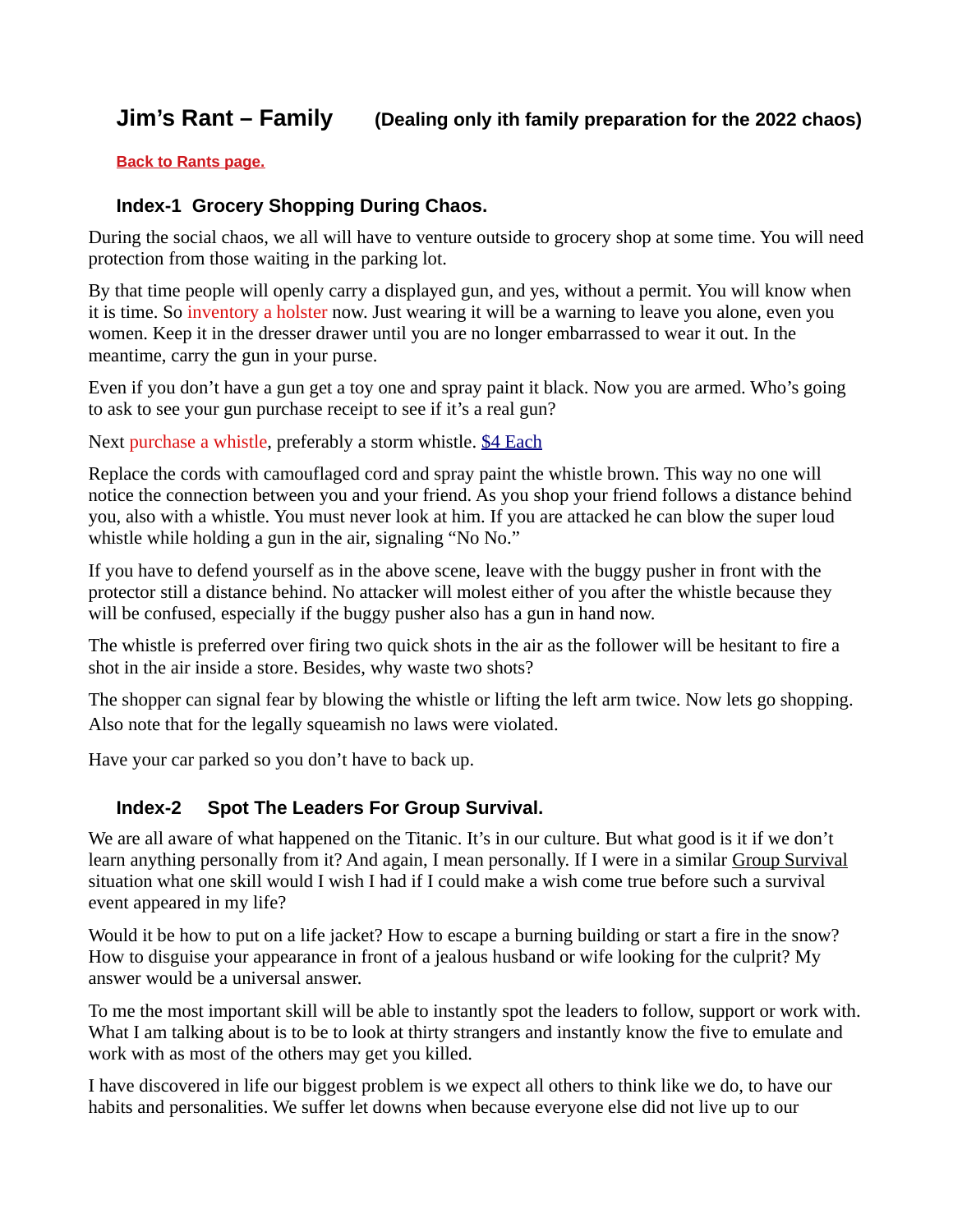expectations. This causes us to traverse life blind, stupid and hurt. If we educate ourselves life goes a lot smoother.

Early in my business life I matched two distinct personality spotting systems together such that if you see two strangers getting out of a Volkswagen you instantly know how each one thinks, makes decisions, gets on top and who has to sleep in the wet spot. This is the skill-set you need, no, not the wet spot part.

I taught seminars in Personalities in every new organization I was in to calm people down and make the happier and more productive. It always made a vast improvement in people's lives from what I could see.

See this one hour seminar [Spotting Personalities](https://costa4669.wixsite.com/pensacolapreppers/personalaties)

**\_\_\_\_\_\_\_\_\_\_\_\_\_\_\_\_\_\_\_\_\_\_\_\_\_\_\_\_\_\_\_\_\_\_\_\_\_\_**

### **Then see this article on getting your survival plan ready instantly.**

6. Having a Complete Plan in Just A Few Days.

In my early twenties I was tricked into becoming a Scout Master. I read the hand book and knew that the 15 year old boy leaders were to complete an annual plan for their troop. The first planning day I left them for two hours with the big blank calendar and soft drinks. When I returned it was half filled out and I was told of the "best farting contest ever!" The same thing happened the second year.

The third year I cheated! I filled out the plan 75% complete. However, being the stupid person I am, I made a lot of mistakes, such as swimming in December, Winter camping in June and grilling Brussels Sprouts on Saturday night. This time I returned to see a 100 percent great Annual Plan. What I learned is that for most people it is a whole lot easier to copy and alter than to create from scratch as it is now not so overwhelming.

That is what I suggest here. Select ONE person to cause it to happen, however he deems fit. It then is a plan that the group can mull over and change as the plan is being enacted. But you now have a group vision and starting plan! I am reminded of a plaque I once saw that said, "And God so loved the world that he sent his only begotten son, instead of a committee."

### **Who Should Plan It?**

Every group has a "John Wayne" type person in it. He/she is the one the others lovingly refer to as an "Asshole". That person has a square face and chin; a square torso from the rear, square butt, short stubby square hands and fingers. They walk like a storm trooper and are serious all the time. One of the characteristics about them is they make decisions in three seconds and 99 percent of the time they are right.

There are four basic personalities. If you assign the task to anyone from the other three it will either take forever or the planning will never occur.

I put on a one hour YouTube seminar teaching this skill of recognizing when to follow others and when to lead them. We require all of our members to watch this before joining. This is because we get our feelings hurt when others do not act like us and this creates group problems. With the training most of this problem will go away, even in a new group of total strangers. If we activate the retreat we won't have time for personality problems and mistakes. You will know how to best utilize all of your members, so take the time to watch it. Then go get your Choleric to complete the Plan.

#### **See: [Family Plan](https://costa4669.wixsite.com/pensacolapreppers/prepping-for-beginners)**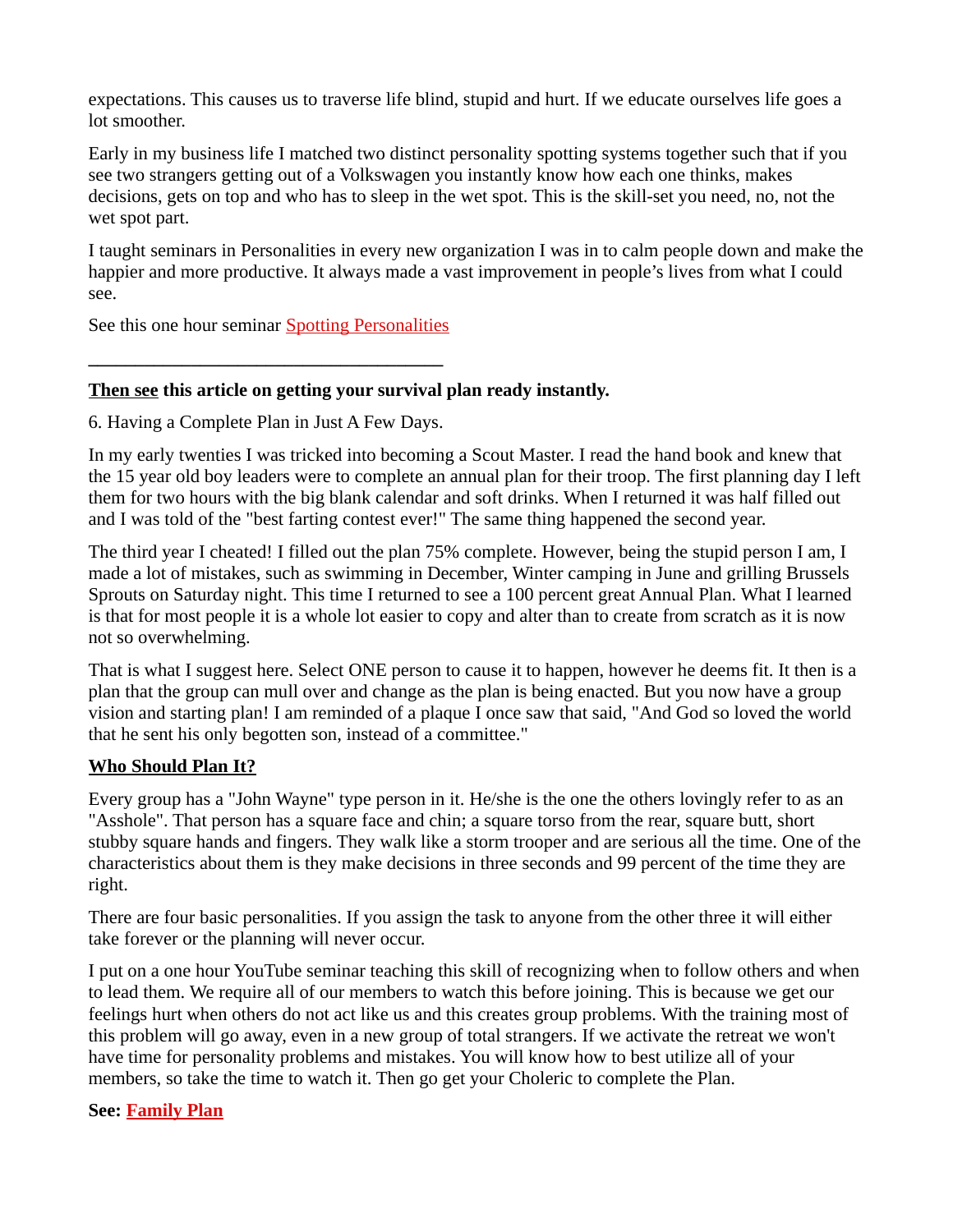### **See: [Group Plan](https://costa4669.wixsite.com/pensacolapreppers/group-survival) See: [Attachments to Group Plan](https://costa4669.wixsite.com/pensacolapreppers/group-attachments)**

#### **Index-3 Solving Your Biggest Problem First – Water.**

During a societal chaos period, your most immediate problem is water if it is shut off. After three days without it you can no longer think clearly and are entering the dying phase of life. This will happen quicker and harder than any other problem you will face.

Preppers spend small fortunes on water filters, cisterns, life straws and a shed full of bottled water. You don't have to. All you need to do is invest from \$2 to \$10 and your water problem is under control so you can go on the the next biggest problem your family faces.

First lets Define The Problem. The average 4 person family uses 15,000 gallons of purified water per month. During survival each adult needs only 30 to 90 purified gallons per month for drinking and food preparation to survive. That is 1 to 3 gallons per day.

Water Sources. Absent water stored for survival your first source is the 50 gallon hot water heater. Don't forget to open a sink faucet to let air in as you empty from the bottom tank faucet. Next might be shower-lined bathtub with last minute water collection stored in it.

Now we are scavenging from creeks, standing water in gullies, drainage ditches and rainwater. Sounds yummy, doesn't it?

Water Purification Methods.

1) Boil it for three minutes. It is now purified but this requires a lot of energy.

2) Best Method Is To Use Bleach. It must be UNSCENTED. Cost for one gallon is \$2.

1. Use a clean dropper to add the bleach to your water. Make sure you have one in your emergency [supply kit!](https://preparednessadvice.com/best/survival-kit/)

2. Choose the right amount of bleach. Here's a good guide to follow:

| <b>Volume Of</b><br><b>Water</b> | to the water           | Amount of 6% bleach you should add Amount of 8.25% bleach you should add<br>to the water |
|----------------------------------|------------------------|------------------------------------------------------------------------------------------|
| 1 liter                          | 2 drops                | 2 drops                                                                                  |
| 1 gallon                         | 8 drops                | 6 drops                                                                                  |
| 2 gallons                        | 16 drops               | 12 drops                                                                                 |
| 4 gallons                        | $\frac{1}{3}$ teaspoon | $\frac{1}{4}$ teaspoon                                                                   |
| 8 gallons                        | $\frac{2}{3}$ teaspoon | $\frac{1}{2}$ teaspoon                                                                   |

3. Based on the above, you know now how much bleach to add to your water. However, you need to double the amount of bleach if the [water is cold,](https://preparednessadvice.com/water-purification-cold-freezing-weather-can-problem/) colored, or cloudy.

4. Once you've added the bleach to the water you wish to clean, stir it well and leave it aside for 30 minutes. Smell the water. It should smell a bit like chlorine. If it doesn't smell like chlorine, you should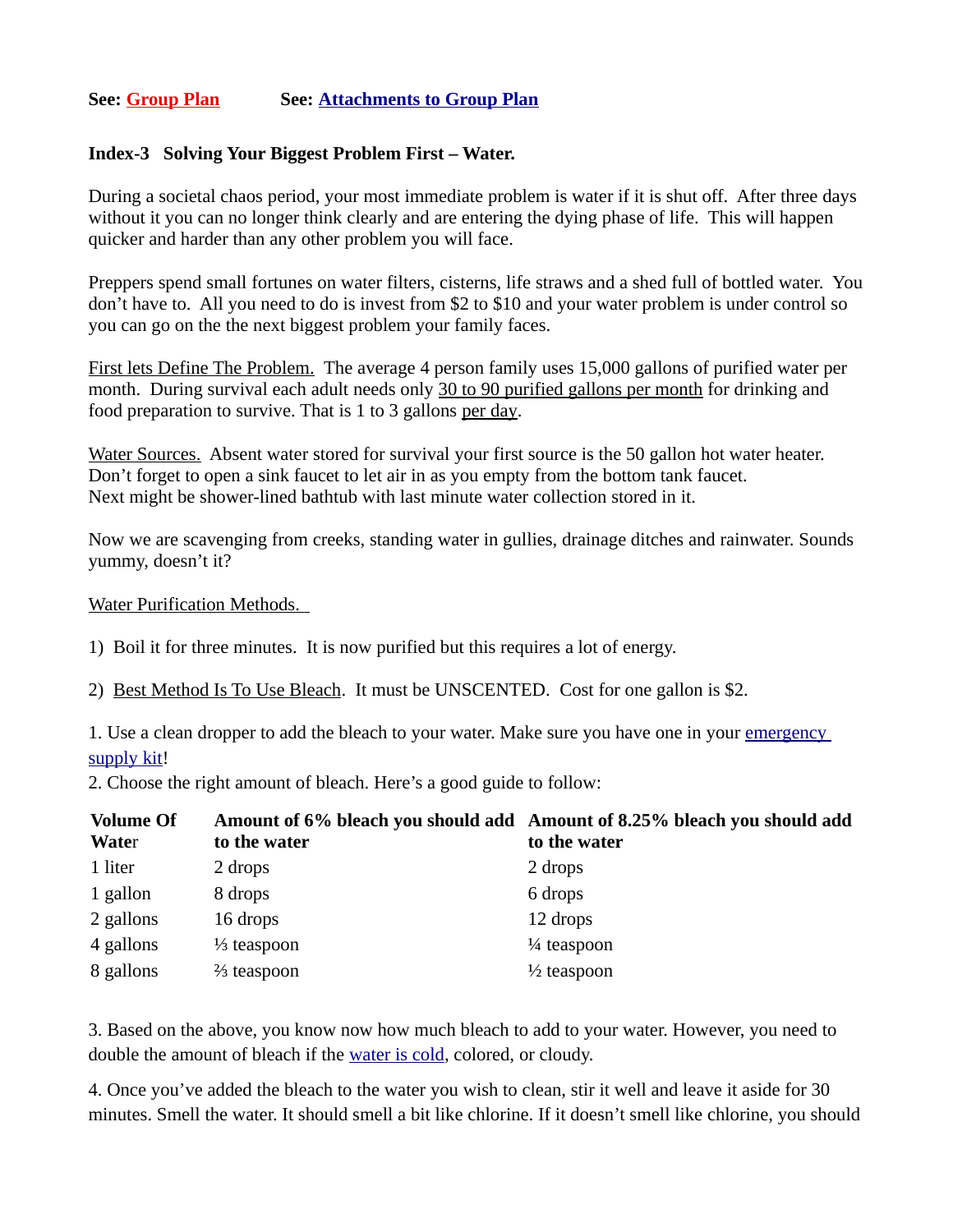repeat the same dosage as before and allow the water to stand for 15 more minutes before you drink it. 5. When you taste the water, if it tastes strongly of chlorine, pour the water from one [clean container](https://preparednessadvice.com/fixtures-emptying-icb-totes-large-water-storage-containers/) into another. Let it rest for a few hours before you drink it again.

# **Does Bleach Make Water 100-Percent Pure?**

It's unfortunately a misconception that bleach will purify water completely.

Bleach won't kill some disease-causing organisms that are found in surface water, nor will it remove chemical pollutants from the water.

However, in an emergency, if adding bleach to the water is the only way to prevent dehydration and stay alive, then it's still a lot safer than drinking water without disinfecting it first.

# **What Happens If The Water You Want To Purify Is Very Cloudy?**

If you've retrieved water for drinking that's very dirty and cloudy, it might not be enough to use bleach to purify it.

You will need to first filter the water. Now, since you might not have access to electricity, such as because there's a huge power outage, or you might not be able to make a fire, you might not be able to [boil the water f](https://preparednessadvice.com/an-inexpensive-way-to-pasteurize-your-water/)irst.

A good way to *filter water* before bleaching it is to use a camping filter. Or, you could use a coffee filter. Here's how to filter water with a coffee filter prior to bleaching it.

- 1. Start by placing the water you want to filter in a large container.
- 2. Flatten a drip-coffee filter so that it's in a round shape.
- 3. Fold it once in half. Do that twice so you have a triangular shape.
- 4. Open one flap of the triangle and fit the filter into a funnel.
- 5. You should apply a few drops of water to the filter so that it will properly stick to the funnel.
- 6. Put the funnel into the mouth of an empty water bottle.
- 7. Carefully pour the dirty water from the large container into the bottle via the funnel.
- 8. The filter will collect impurities that are in the water, such as sand and dirt.
- 9. You'll find that as you continue pouring the water the filtration will slow down. This is because the filter will be getting full of dirt that's been removed from the water.
- 10.When you can see that the filter can't do its job anymore, you should replace it with a new, clean filter.
- 11.Once you have completed filtering all the water you need, you can then start the process of bleaching it.

# Jim's Filter Method:

Get a tube sock and fill it with sand. Slowly pour water through it. Purchase a bag of play sand from a hardware store. Cost: \$6 https://www.homedepot.com/p/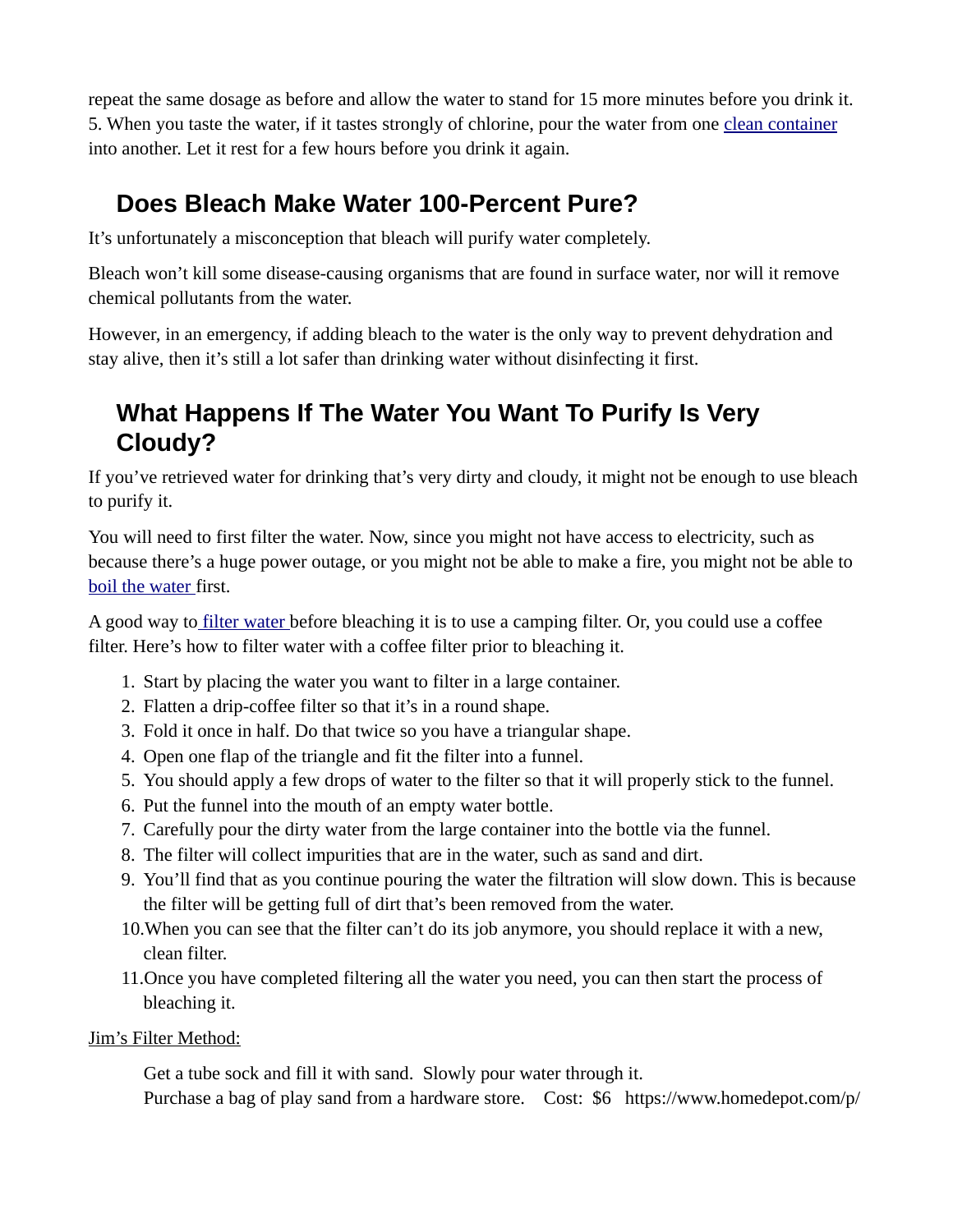SAKRETE-50-lb-Play-Sand-40100301/202007298?MERCH=REC-\_-searchViewed-\_-NA-\_- 202007298-\_-N

# **Related Questions**

# **What are the dangers of putting too much bleach in water?**

Too much bleach will irritate and harm your digestive system. However, too little won't be enough to kill bacteria that's in the water.

### **Index-4 Reducing Water Needs – Sanitary Shit.**

If you stop flushing the toilet it will save a family of four the need for 7,500 gallons of water per month.

Then take a sponge bath every two or three days and save a lot more more. Now you are using 10 gallons per month per adult.

Next cut out clothes washing every day and by now you have a very small need for non-potable water.

You life has now been guaranteed in regards to water problems. Congratulations.

# 40. **Sanitary Shit.** [Source](https://costa4669.wixsite.com/pensacolapreppers/group-survival)

### **SHIT**

Shit happens, and it's going to continue to happen when shit happens. The question is what are we going to do about it? We have all heard the stories of people in high rises unable to get rid of their shit. When that happens expect cholera, hepatitis and diphtheria in your neighborhood. So what's a mother to do?

If you are a city slicker you may get a double whammy: no water and no sewage. Then on top of that the people uphill or up from an underground lift station, will continue to use rainwater to flush with. But without electricity the lift stations will not function, distributing shit to about ten percent of the households, making them uninhabitable. To prevent this, all homes should have a \$4 four inch sewer pipe cap. If you discover you are a lucky recipient, just dig up the line, cut it and install the cap with a rock holding it in place.

If you have a water shortage however, you still have a shit problem so now we have two problems in one. So let's solve them as one. First make a **composting toilet with \$25** in materials or for free using a toilet seat, a closet door and its two hinges, plus a five gallon pail. It will take a family of four a week to fill two buckets. Cover your daily deposit with dirt, sawdust, shredded paper, compost or grass using just enough to hide the color. I swear, there is no odor.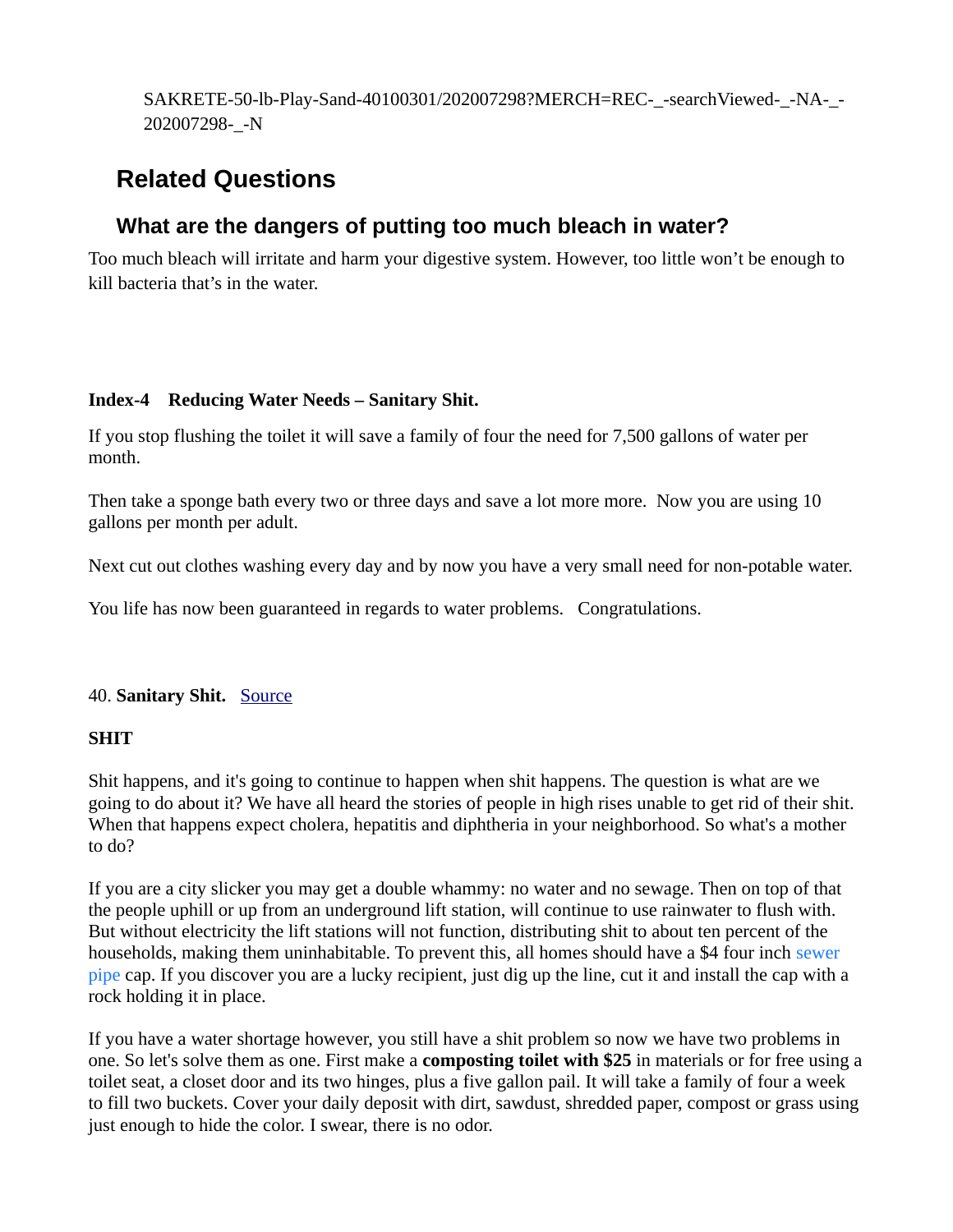You can also buy an **adult potty chair** at a thrift store for \$10 and place a 5 gallon bucket under it.

A normal family uses 15,000 gallons of water each month with half of that, 7,500 gallons, used to flush. The compost toilet requires only 4 gallons per month. We just solved half of your biggest survival problem – water!

Now let's use the **Human Manure Composting** method to dispose of it. We will eventually build a 4 cubic foot compost pile. Stake out a 4 foot by 4 foot location. Empty the bucket, making sure that it is slightly wet if you choose not to urinate in it for some reason. Try to build sides that allow air in (pallets). Dig a hole in the pile and empty the bucket then cover it with a few inches of dirt, grass or paper. Never turn this compost pile. About every six inches of level place a layer of straw or sticks to allow air into the pile. The idea is to let the shit cook and build up steam. It will completely cook down anything in it in two weeks.

**Anything bio-degradable** can go in that pile, including Pampers, bloody bandages, road kill, Tampons, etc. It will all cook down.

Continue to build the pile up to a height of four feet. When finished, let it age one year to kill the human pathogens. It is now ready as a fertilizer on your garden.

Get your neighbors to do this as well and you have just prevented the dreaded unsanitary diseases, no shit.

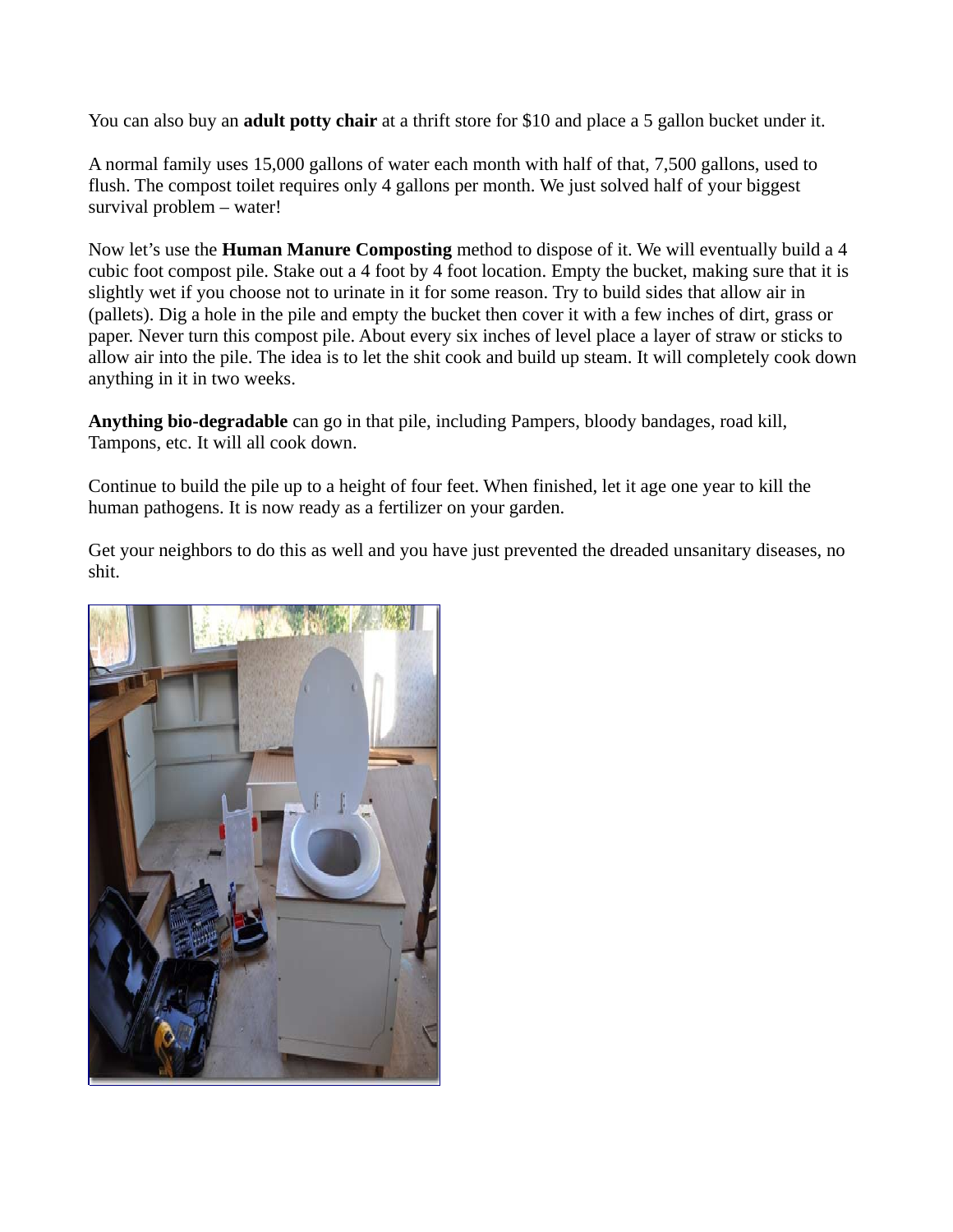Article [permaculturenews.org/2014/07/21/building-basic-compost-toilet/](http://permaculturenews.org/2014/07/21/building-basic-compost-toilet/)

Human Manure method: [humanurehandbook.com/](http://humanurehandbook.com/)

## **NO TOILET PAPER**

Yes you can survive it.

Purchase a liquid bug sprayer, adjust the wand and you have a bidet. [Cost \\$15](https://www.homedepot.com/p/Scotts-1-Gal-Multi-Use-Sprayer-190498/300259157?MERCH=REC-_-SearchPLPHorizontal1_rr-_-NA-_-300259157-_-N) You may have to shorten the wand or heat it to bend it a little.

Or assign one wash-rag to each person. After several uses, wash it.

### **FEMININE PRODUCTS -** [Washable](https://www.amazon.com/s?k=washable+sanatary+pads&i=hpc&ref=nb_sb_noss_2)

### **BATHING**

#### **Hot Towel Method**

1. Heat one half quart of water in a covered pot.

2. Check frequently. As water starts to steam and form small bubbles on bottom of pot, remove from fire.

3. Get a medium-sized hand towel, large kitchen towel, large clean shirt or whatever. Slowly and carefully immerse towel into pot. Move towel around slightly to allow capillary action of cloth wick up hot water.

If towel is completely saturated, use less water next time as a fully wet towel will be too hot to pick up, let alone wring out, and it will drip all over the place.

4. When towel is very hot but not too hot to handle, pick up towel and vigorously wash body.

5. Wipe your butt with toilet paper. Then using the towel, wash your face, arms torso, back, legs. Then wash your armpits, crotch and butt.

### **Bucket and Bench Method**

- 1. Wet your rag in the bucket to wet the body.
- 2. Soap and wash.
- 3. Rinse with the remaining water in the bucket.

### **Navy Shower**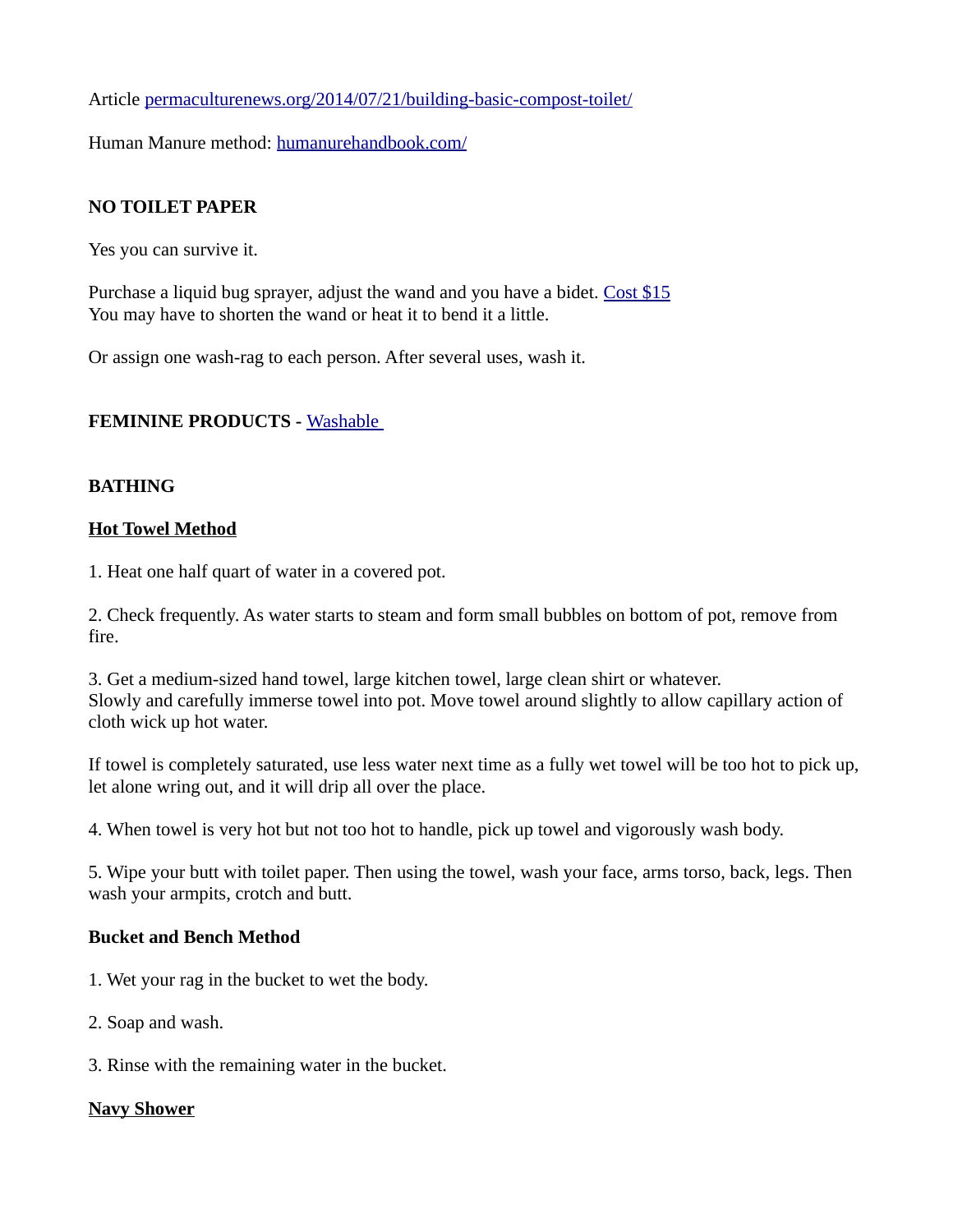1) Rinse quickly. 2) Turn off water. 3) Soap up and bathe. 4) Rinse quickly. 5) Get out.

## **BEDDING**

#### **Sun Drying**

1. All sleeping bags, sheets and blankets should be taken outside, turned inside out, and shaken.

2. They should be hung on bushes, across something, or placed on a clothes line so that the sun and fresh air can clean them.

3. After several hours, remake bed.

4. This should keep down bed bugs and lice, as well as remove the extra dead skin caused from infrequent baths. Attachments:



### **Index-5 Militia Oath of "Boom Shacka Lacka Lacka Boom."**

I attended a Prepper meeting in the neighboring town. Several people were concerned about how they can protect themselves from gangs that have migrated there driving up the murder rates. My only contribution was that when things get chaotic they will either be dead or gone.

Here is what must happen, step by step.

- 1) Recognize were are now in a global war for the survival of humanity. This negates all rules to conform to of civility. This is a fight to defend your family.
- 2) Legally to become a Militia (from old law) one simply declares himself a Militia. This means no registration, no Federal Employee Number, no county license to be applied for.
- 3) Once you become a Militia you are authorized to be non-concealed carry and have a long gun over your shoulder.
- 4) As a Militia you have the right to make a citizens arrest once you have identified yourself doing so as a Militia.
- 5) Now all that remains is to formally & legally form the Militia. Pay attention because this is the hard part:
	- a) Locate a few buddies willing.
	- b) Swear the oath by everyone putting their right hand in a circle, touching hands.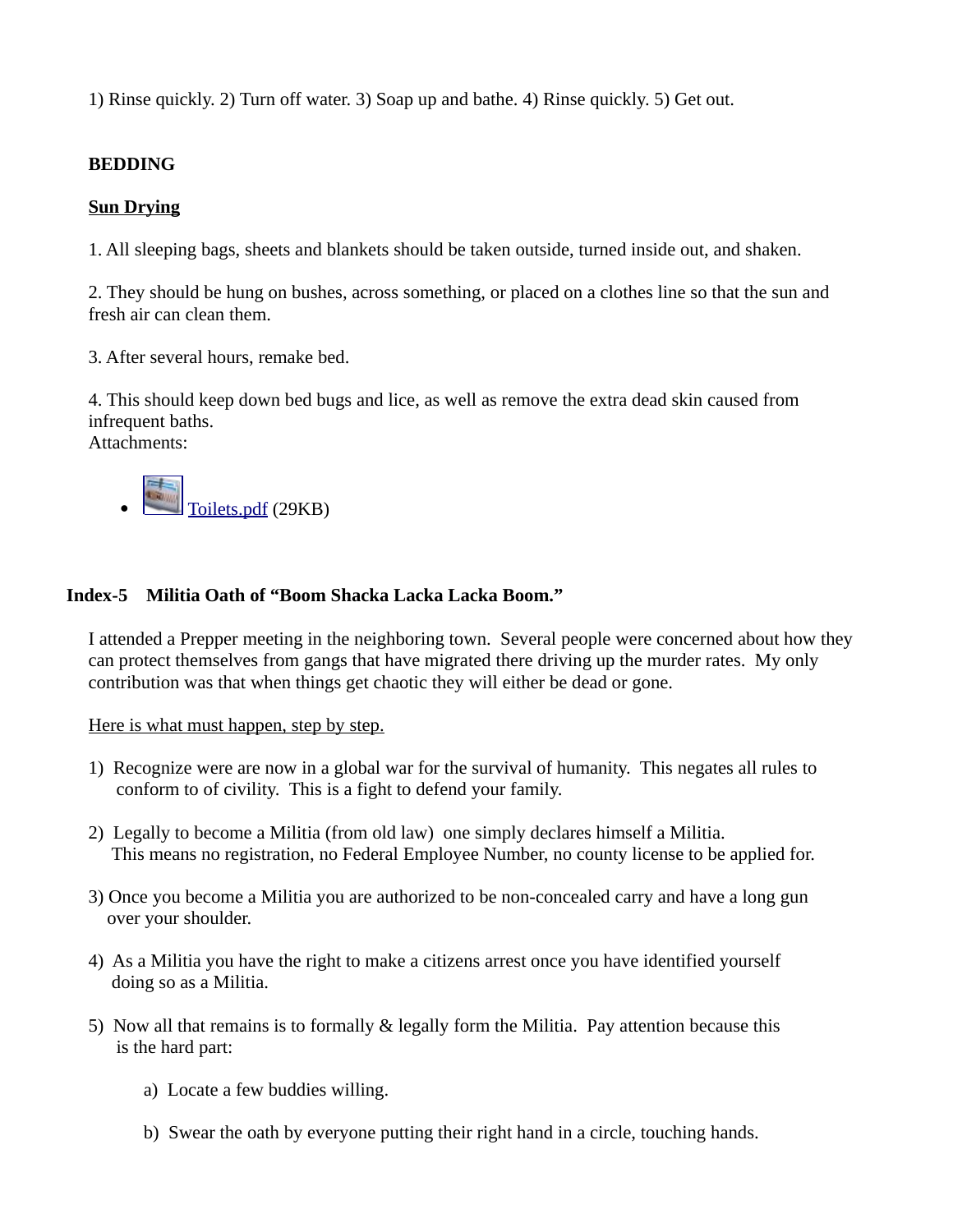- c) All say "Boom Shacka Lacka Lacka Boom."
- d) Then on the count of three, break touching hands and holler "Go 9Th Street Militia!"
- 6) Now you are legal. There was a meeting of the minds.

### 7) **Arrest Process:**

- a) Have one person get behind them and fire a shot into the air, forcing them to turn to the rear. The shooter had best be behind protection, such as a car engine.
- b) The rest of the gang hollers "Militia, drop your weapons as you are under citizens arrest."
- c) Anyone who fails to drop 'em can now be shot using sighted-in long guns.
- d) If mistakes are made, sorry about that the fog of war you know.

## **Index-6 The Human Side Of Prepping.**

On his podcast yesterday Mike Adams said "A tsumi is coming and only those on high ground will make it." His meaning was the prepared will be in the best position. [\(link\)](https://www.brighteon.com/3c5a18d4-32f7-4111-b601-a98c0bd11656) "Best position" for what? I am certain he meant survival but what I am looking at is the prepared will be in the best position to help others struggling to crawl out of the train wreck they were just in. That is what I am about to discuss here, how to prepare now to assist the less fortunate survivors as we get to the backside of the chaos.

I see the prepared as the prepared waiting for the wreck to occur over the next two months. After that we will be in the eye of the storm but can then venture out and assist in the recovery effort as the chaos continues to play out after the worst is over. We can then know what to expect.

I am not suggesting you venture out in military trousers with the large pockets filled with cigarette lighters, bottles of anti-depressants and rolls of gauze bandages. I am suggesting you take this lull time to prepare for the human side of prepping so that you can cause your local neighborhood to organize itself to help mitigate the suffering.

### I suggest we all prepare to:

**a)** Establish **Revolving Leadership Methods** so as one leader peters out a replacement can take the reins without a lot of conflict and loss in the process.

**b) Spot Personalities based on body shapes & traits** so we know who to accept as leaders and who not to follow, who to ask to prepare a plan and who is not prepared to plan, who is a follower & worker and who was born to lead and organize. I suggest this skill as we will not have time to sniff butts like dogs to see who is who;

**c)** Learn about **Group Meditation** and how to use this powerful tool to calm and heal those around you as well as see what I coming around the corner for better planning;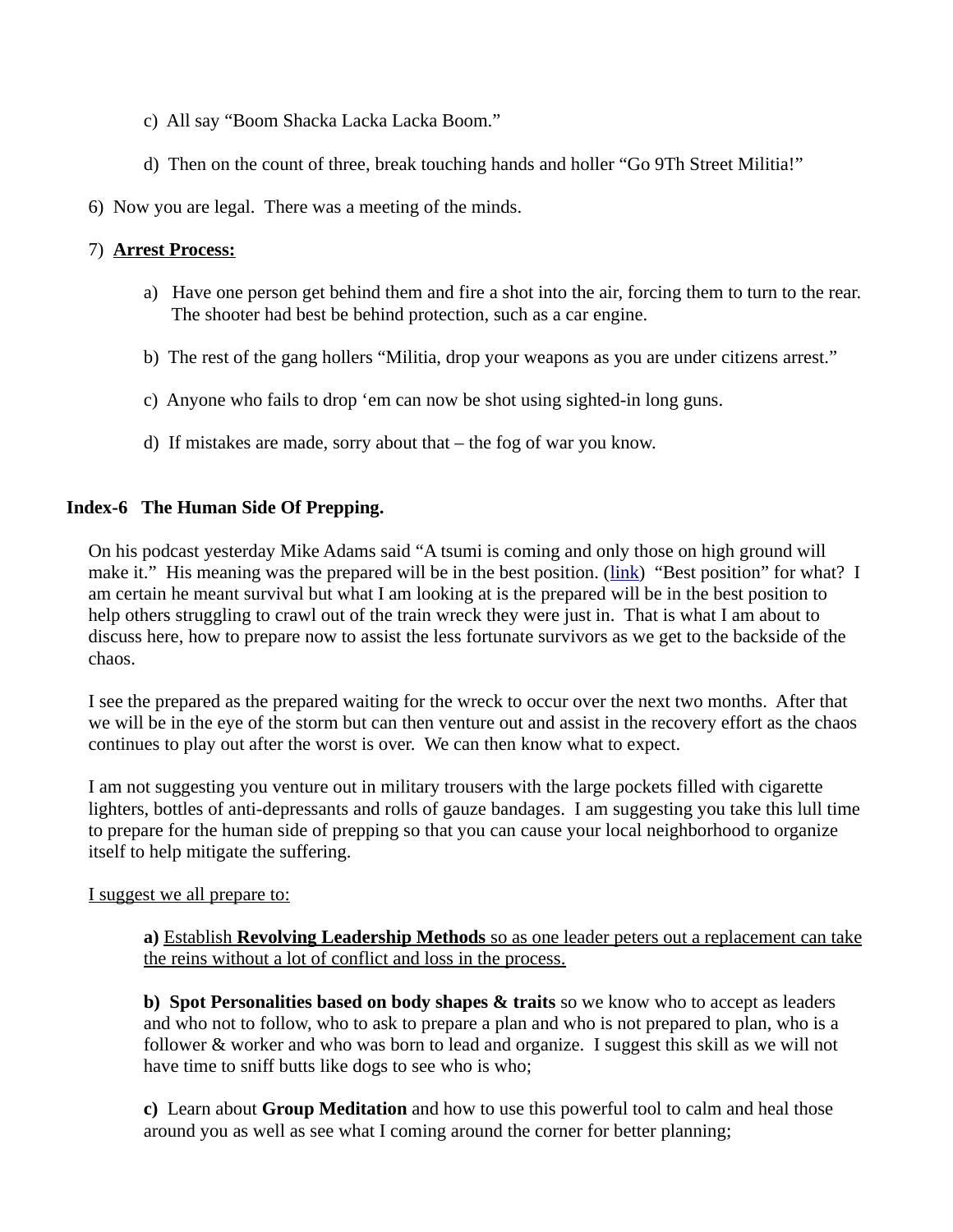**d)** Open up your intuitive/physic part of your life and **creating your own future**.

#### A. **Revolving Leadership:**

Our 50 person fall-back group uses a method that recognizes people have a difficult time planning and thinking during periods of high stress. We also recognize meetings are much more productive when that are with a maximum of about six persons. This way everyone can speak their ideas and consensus is easier to achieve.

Therefore, we divided our focus on six main areas: Health Moral Nutrition Planning Physical Security

Each focus group places a leader on the six person council.

The first focus group meeting of each month a call for election can be made by anyone. This keeps the Focus Group running itself. If they want term limits or a revolving leadership they are free to choose.

We have an overall Camp Director, like a maintenance man, calling in the Focus Groups when needed. He is overseen by the council.

In the case of a security crisis, the Security leader takes overall command until the council declares an "All Clear". Then it's back to laundry, meals and water production.

A member can work on as many Focus groups as he wishes.

After the train wreck modify the above to fit your community needs but try to limit your council to six persons.

See: Our [Organizational Chart](https://5b1f9bab-5ed3-41a0-a79d-a3b248be6e71.filesusr.com/ugd/3c6104_76fc43baea1343a9812b53056ade1756.pdf?fbclid=IwAR3fWebxJrcCSzIxTmvrMXo50dD-lvZesOf6kwpza5bQUzvVFNaDbMNB61s) See Also: **52 - Leadership Lessons Learned From Ship Wrecked Groups;** [Link](https://5b1f9bab-5ed3-41a0-a79d-a3b248be6e71.filesusr.com/ugd/3c6104_d379de8661374deda262784bde02b733.pdf?fbclid=IwAR0ZtNhIr6eC4zhSBr6GA3qgsEuAfuYv2K6pWHqV1A5XgYvM-0BpAIlzxIg) (Page 55)

### B. **Spotting Personalities.**

Around 1980 the medical profession realized they were going to be processing patients faster than the then half hour, which is now around 13 minutes. They were fearful that without the time and familiarity with the patient, they would not know if they were dealing with a noncomplainer or a hypochondriac, a diligent or spasmodic medicine taker, etc. So they commissioned a study that produced five body types which gave them a clue of the patient's personality attributes.

I took their 5 body types and reduced it to 4 body types that overlays the 4 personalities as defined by the [Personality Plus](https://www.amazon.com/Personality-Plus-Understand-Understanding-Yourself/dp/080075445X/ref=sr_1_1?crid=2EFYYJNPU2Q1H&keywords=personality+plus&qid=1652801840&s=books&sprefix=personality+pl%2Cstripbooks%2C899&sr=1-1) method, which I used heavily in business. With it you can spot two strangers getting out of a car and know which one gets on top and which one has to sleep in the wet spot; how long it takes each to make a decision and which will make the best decision.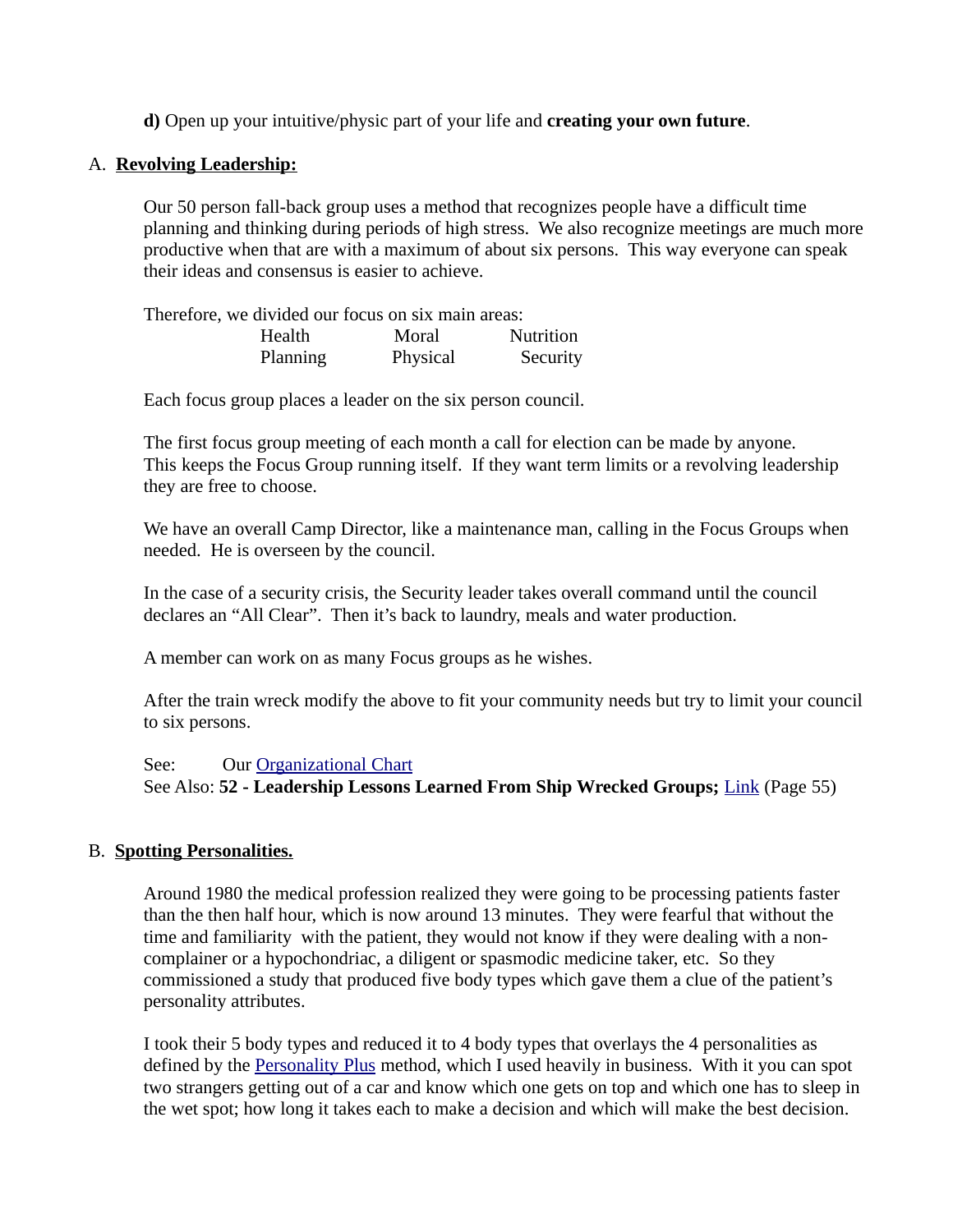In fact, you will know which one is the decision maker. You will know which one is the introvert and which is the extrovert.

These are powerful tools of knowledge in dealing with strangers. You will know who to follow and who to lead naturally and when to lead each person and when to follow them. You will know who the planner is and is not. These will be a greatly required skill to develop for organizing an Ad Hoc group in a panic situation.

Below is a video of the free seminars I put on for business to bring their employees into a more cooperative atmosphere. Our biggest relationship problems is to think everybody thinks like us when they are different and we can't appreciate that. We misuse their potential.

#### **Spotting Personalities: [Link](https://l.facebook.com/l.php?u=https%3A%2F%2Fcosta4669.wixsite.com%2Fpensacolapreppers%2Fpersonalaties%3Ffbclid%3DIwAR3QXhJF90AN_l0OFwbtw25XnyDvYVvknqH1q6VRsdNcICyoAPwYIrDNphk&h=AT04Gom387J96VjYIkyYemE1Pq5IGYNeQYGZm-sJp5P4bcEnwJNnYKLuid2if_Qaq4A93HFqREQKOuqYQ3Iybj3kgZ9x117m5Dp_1Vw0KxikMng_09s1qC0QIQ&__tn__=-UK-R&c[0]=AT3s57MzqeBe1N43jcik94-o7qnNnRPBmsLIrdYbo1du1bnStmKoFaMdI-p7nrYBzGCHbPcw4nlJoS9hZxddZAbircxCEm_TxLUh4Cr1US81sKuU1Z5uqCNZMty1HZhDPqh-4kb-cHfNhLnmdouShbtkLpjQTkziXabazF1-s5JjC6ULlVJDPzvKVKl7zc0GnAnRU2_OBbtfBN4FQWs) One hour seminar**

#### C: **Group Meditation:**

In the 1980's prison riots were common in Senegal, South Africa, one of the poorest countries in Africa. Three years after a new warden was assigned to one such prison there the rioting stopped. All prisons annually post their recidivism rates, the percentage of released prisoners returning to prison. Globally that rate is around 60 - 70%. That particular prison rate dropped from 70% to 10% in three years.

Scientists descended on the prison searching for the explanation. The first year of investigation tagged it to the new warden requiring all inmates to learn to meditate. After an introduction class, the inmates were free to continue meditation or not. Some chose the continue, some abandoned the practice.

The second year the scientists returned with brain scan machines. Most global inmates have dead spots/holes in their frontal lobes, the part of the brain dealing with impulse decisions. What they discovered was that few inmates there had them. The scientists were shocked because they didn't know the brain could regenerate parts of itself, if that is what happened. But this story goes deeper.

The medical profession has known that the best healing state was no longer the Beta dream state but rather the meditative state. In that state the body sends free oxygen to the organs it feels needs it the most for rejuvenation. I suppose that is why severe patients are put in a coma nowadays. Therefore, the medical profession knows you can help your body heal by meditating.

The third year the scientists studied new inmates by scanning their brains. Sure enough, they fit the normal pattern with a great percent having dead frontal lobe spots. The fourth year they returned and found very few of them now had the dead spots. Sure enough, their brains were rejuvenated!

Now for the strange fact. Both the mediators and non-mediators were rejuvenated. The scientists concluded that group meditation was so strong that it not only healed the practitioner but persons geographically near them.